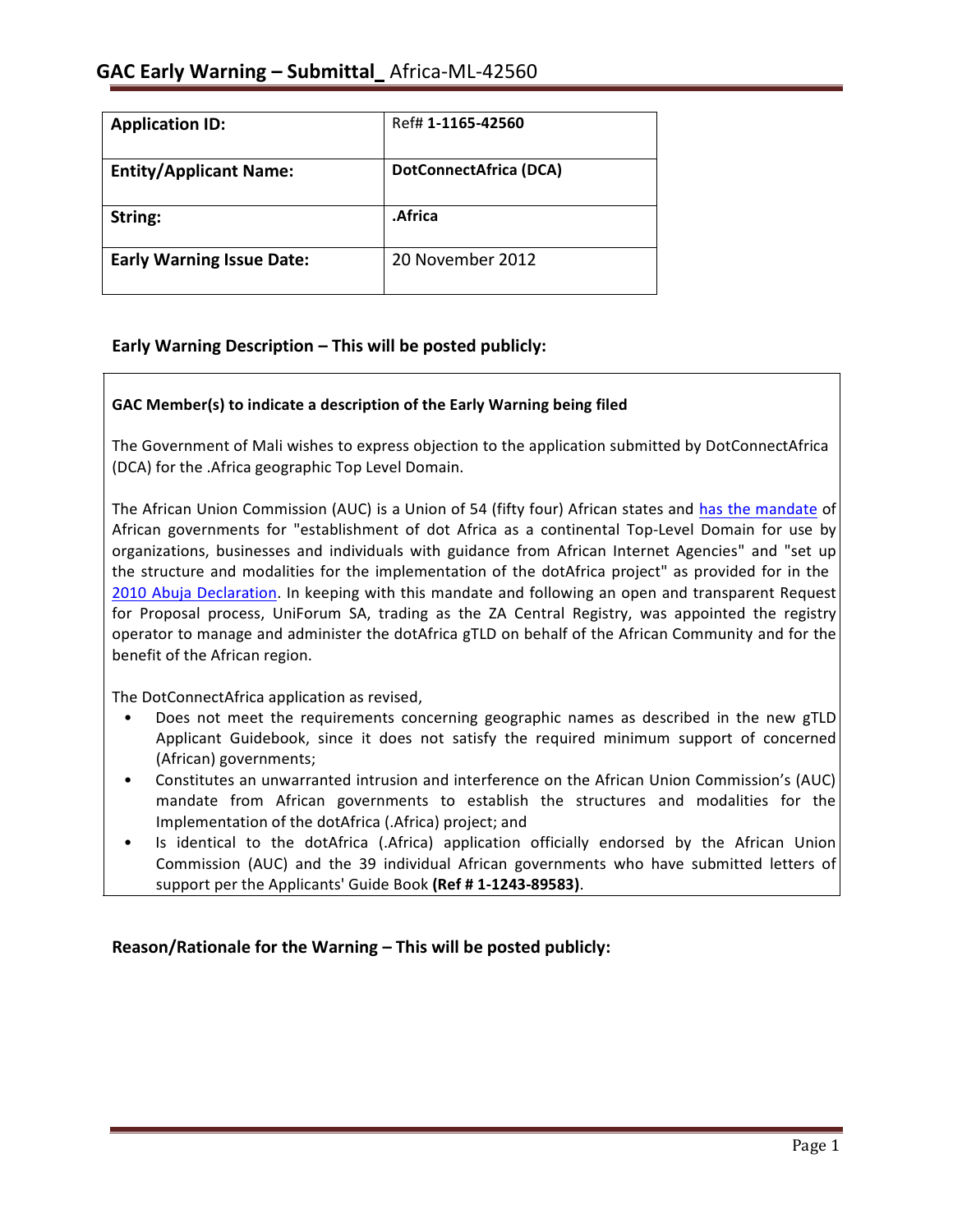### **GAC Member(s) to indicate the reason and rationale for the Early Warning being filed.**

The African Union (AU) and several African countries have supported and endorsed the application by UniForum **(Ref # 1-1243-89583)**, which was selected through a transparent process conducted by the African Union Commission, as directed by the AU CITMC (Communications and Information Technology Ministerial Conference). The African Union has taken steps to ensure that Uniforum will operate .Africa for the public good of the people of Africa, and will put in place sufficient checks and balances for the protection of interests and rights of African governments and the pan-African community.

The Government of Mali therefore hereby records its objection to the DotConnectAfrica application which is competing with the UniForum application that has the support and endorsement of the African Union and an overwhelming number of African governments.

#### **1. DCA's Application lacks the requisite Government Support**

- Paragraph 2.2.1.4.2 of the Applicants' Guidebook prescribes that certain applied-for-strings may qualify as "Geographic Names" and must therefore be accompanied by documentation of support or non-objection from the relevant governments or public authorities. In particular, the guidebook requires at least 60% of the relevant national governments in a region to provide documentation in support of new applications for geographic strings and there must be no more than one written statement of objection.
- Africa is a clearly designated geographic region as defined in the UNESCO "Composition of macro geographical (continental) regions, geographical sub-regions, and selected economic and other groupings" list. In this regard the designation of the official AUC endorsed dotAfrica (.Africa) TLD string application as a geographic name is therefore technically and procedurally correct. The "geographic evaluation process" that this application is subject to, provides sufficient checks and balances for the protection of interests and rights of African governments and the pan-African community.
- The issue as to whether DCA's application for the .dotAfrica string (1-1165-42560) will constitute a geographic name as outlined in the Applicant's Guidebook is uncertain, notwithstanding the fact that the applicant itself has designated the application as a "geographic name".
- • According to the Applicant's Guidebook (section 2-18) "*Strings that include but do not match a Geographic Name will not be considered geographic names as defined in section 2.2.1.4.2 and therefore will not require documentation of government support in the evaluation process*", which used to be the case of DCA's application before being amended. Now, after amendment, it is identical to the AUC-endorsed application and must be regarded as a geographic name for purposes of evaluation. Consequently, it must be subject to the criteria and rules applicable to the evaluation of geographic names, including government support.
- In contrast to the DCA application, the AUC's officially endorsed dotAfrica (.Africa) geographic application (**1-1243-89583)** has the support of over 39 (thirty nine) individual national governments in Africa, which exceeds the minimum governmental support prescribed by ICANN for new geographic strings.

#### **2. Unwarranted Interference and Intrusion**

• DCA's application constitutes an unwarranted intrusion and interference with the mandate given to the AUC by African Head of States and African Ministers responsible for Communication and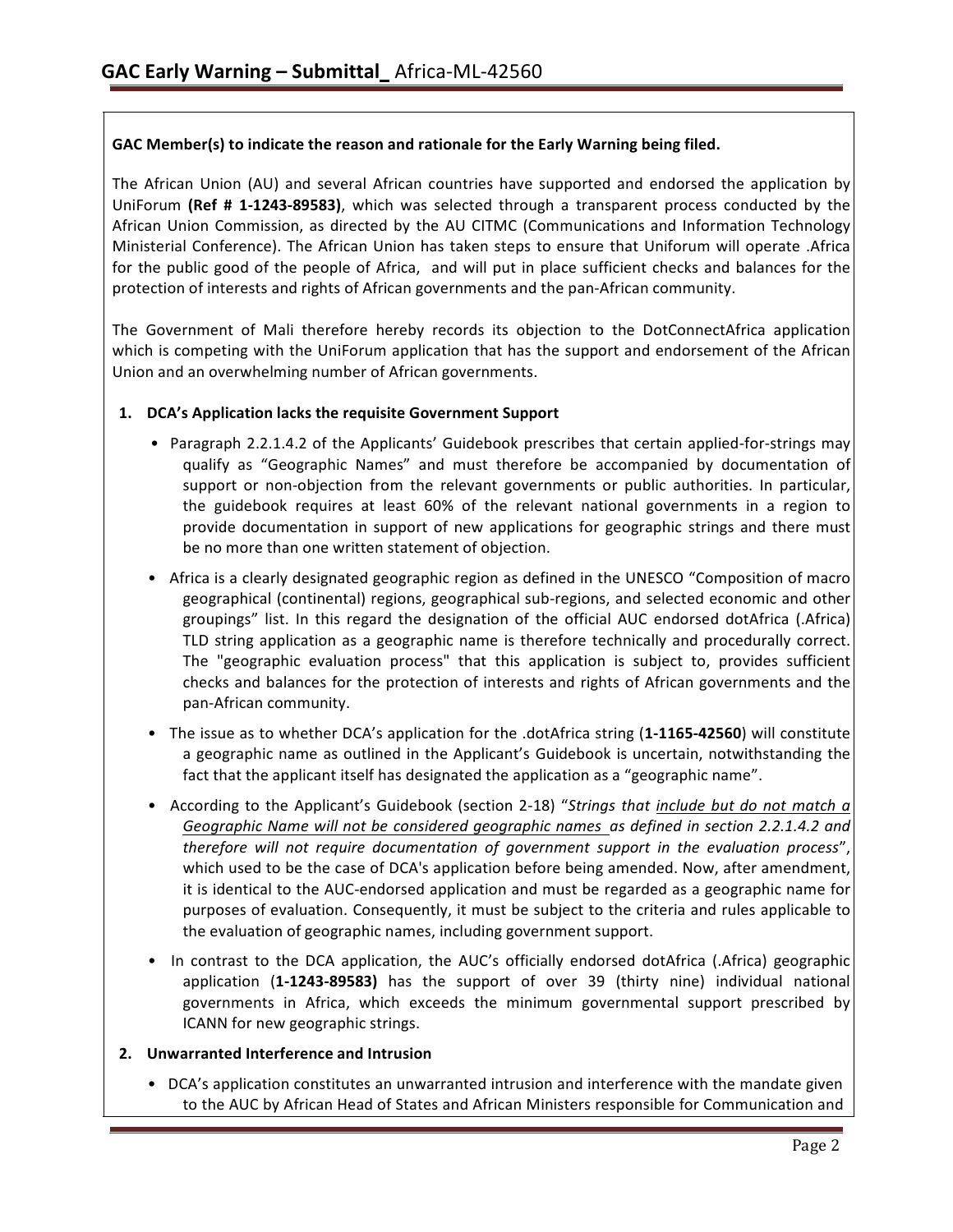Information Technologies. In this regard the AUC has been mandated to establish dotAfrica (.Africa) as a continental Top-Level Domain for use by organisations, businesses and individuals with guidance from African Internet Agencies; and in doing so to set up the structures and modalities for the implementation of the dotAfrica (.Africa) project. DCA's persistent interference in this process is likely to have substantive political, economic and social repercussions in Africa.

### **3. Confusing Similarity**

- DCA's applied for string (.Africa) is identical to the dotAfrica (.Africa) geographic application as officially endorsed by the AUC. Should DCA's application be allowed to proceed, it is likely to deceive and/or confuse the public into believing that the AUC is associated with, or endorses their application, which is clearly not the case.
- In particular, it is contended that the amended DCA's .Africa application does not sufficiently differentiate itself from the AUC's endorsed dotAfrica (.Africa) geographic application and will therefore confuse and deceive the public.

# **Possible Remediation steps for Applicant – This will be posted publicly:**

**GAC Member(s) to identify possible remediation steps to be taken by the applicant**

- The applicant should withdraw the application based on the information provided above.
- The applicant should engage in a discussion with the AUC to agree on how the applicant's experience in the Internet field can be utilized to further benefit the African continent in ways that will not conflict with positions taken by the African Governments.

# **Further Notes from GAC Member(s) (Optional) – This will be posted publicly:**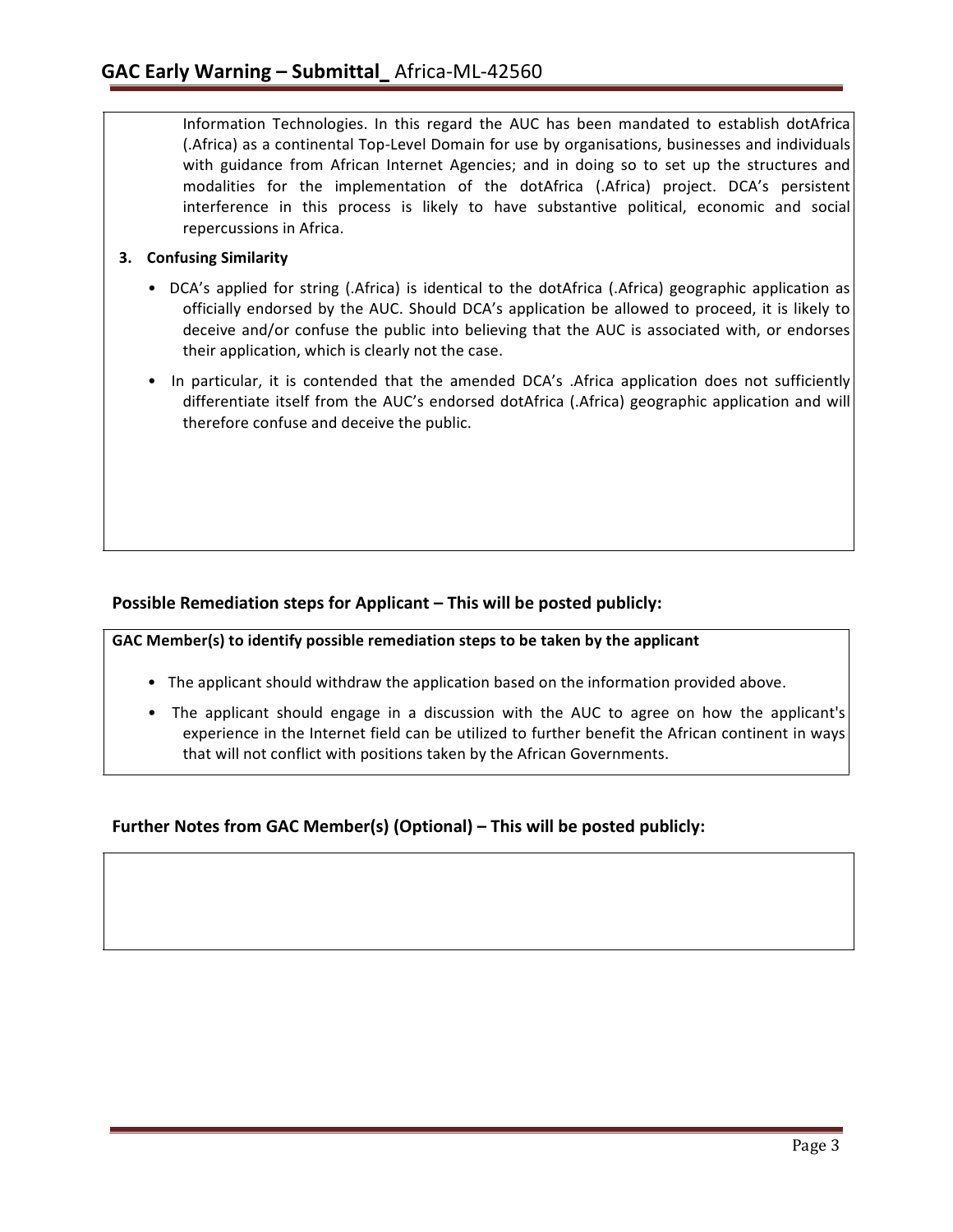# **INFORMATION FOR APPLICANTS**

# **About GAC Early Warning**

The GAC Early Warning is a notice only. It is not a formal objection, nor does it directly lead to a process that can result in rejection of the application. However, a GAC Early Warning should be taken seriously as it raises the likelihood that the application could be the subject of GAC Advice on New gTLDs or of a formal objection at a later stage in the process. Refer to section 1.1.2.4 of the Applicant Guidebook (http://newgtlds.icann.org/en/applicants/agb) for more information on GAC Early Warning.

# **Instructions if you receive the Early Warning**

**ICANN strongly encourages you work with relevant parties as soon as possible to address the concerns voiced in the GAC Early Warning.**

### **Asking questions about your GAC Early Warning**

If you have questions or need clarification about your GAC Early Warning, please contact gacearlywarning@gac.icann.org. As highlighted above, ICANN strongly encourages you to contact gacearlywarning@gac.icann.org as soon as practicable regarding the issues identified in the Early Warning.

#### **Continuing with your application**

If you choose to continue with the application, then the "Applicant's Response" section below should be completed. In this section, you should notify the GAC of intended actions, including the expected completion date. This completed form should then be sent to gacearlywarning@gac.icann.org. If your remediation steps involve submitting requests for changes to your application, see the change request process at http://newgtlds.icann.org/en/applicants/customer-service/change-requests.

In the absence of a response, ICANN will continue to process the application as submitted.

#### **Withdrawing your application**

If you choose to withdraw your application within the 21-day window to be eligible for a refund of 80% of the evaluation fee (USD 148,000), please follow the withdrawal process published at http://newgtlds.icann.org/en/applicants/customer-service/withdrawal-refund. Note that an application can still be withdrawn after the 21-day time period; however, the available refund amount is reduced. See section 1.5 of the Applicant Guidebook.

**For questions please contact: gacearlywarning@gac.icann.org**